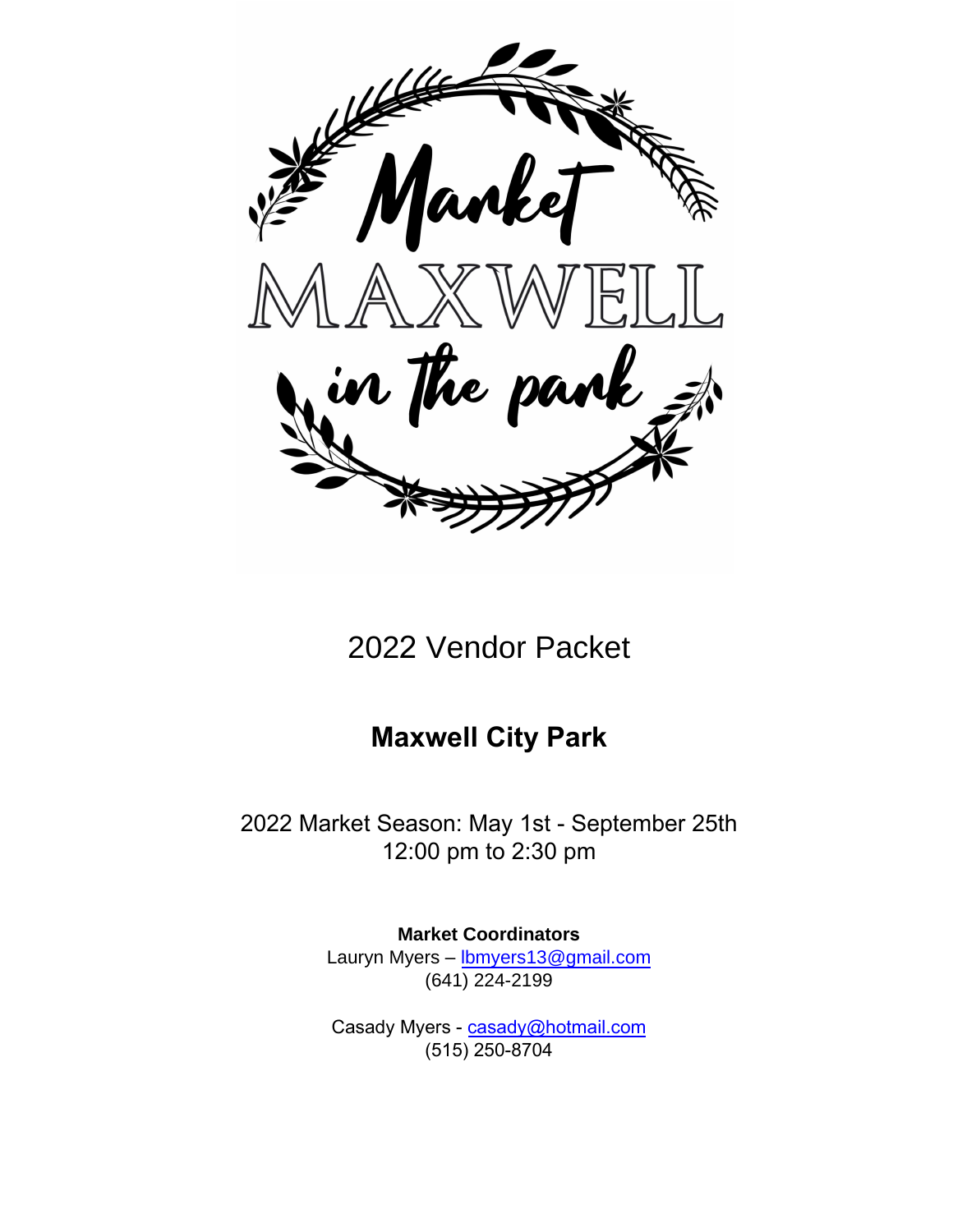### **2022 Vendor Application Maxwell's Market in the Park**

| Name:            |                                                                                                                      |  |  |
|------------------|----------------------------------------------------------------------------------------------------------------------|--|--|
| <b>Business:</b> | <u> 2000 - Jan James James James James James James James James James James James James James James James James J</u> |  |  |
| Address:         |                                                                                                                      |  |  |
| City:            |                                                                                                                      |  |  |
| Email:           | <u> 1989 - Johann Stoff, amerikansk politiker (d. 1989)</u>                                                          |  |  |
| Phone:           |                                                                                                                      |  |  |
| Contact:         |                                                                                                                      |  |  |
|                  |                                                                                                                      |  |  |
|                  | Sales Tax No. (if applicable)                                                                                        |  |  |

Please list the items that will be sold by you at the Market. *Please note: ONLY items that are grow[n and produced by you will be allowed. If you plan to sell cooked fo](https://ia.foodprotectiontaskforce.com/resourses1/farmers-market/)od, cut produce or veggies, drinks (i.e. lemonade or tea) or items that require temperature control for safety, please acquire the needed food license from the state of Iowa.* 

\_\_\_\_\_\_\_\_\_\_\_\_\_\_\_\_\_\_\_\_\_\_\_\_\_\_\_\_\_\_\_\_\_\_\_ \_\_\_\_\_\_\_\_\_\_\_\_\_\_\_\_\_\_\_\_\_\_\_\_\_\_\_\_\_\_\_\_

\_\_\_\_\_\_\_\_\_\_\_\_\_\_\_\_\_\_\_\_\_\_\_\_\_\_\_\_\_\_\_\_\_\_\_ \_\_\_\_\_\_\_\_\_\_\_\_\_\_\_\_\_\_\_\_\_\_\_\_\_\_\_\_\_\_\_\_

\_\_\_\_\_\_\_\_\_\_\_\_\_\_\_\_\_\_\_\_\_\_\_\_\_\_\_\_\_\_\_\_\_\_\_ \_\_\_\_\_\_\_\_\_\_\_\_\_\_\_\_\_\_\_\_\_\_\_\_\_\_\_\_\_\_\_\_

Please visit: https://ia.foodprotectiontaskforce.com/resourses1/farmers-market/

#### **Rules of the Market**

- 1. This is a town Farmers Market; therefore, farm products are primary sales. Handmade, homemade and homegrown products only.
- 2. All vehicles besides those approved, shall be moved away from the Market path during Market hours. Parking is located around the Park.
- 3. Unless approved, leaving before Market close time (3 pm) is not permitted.
- 4. Vendors are responsible for leaving a clean space at closing.
- 5. All vendors shall exhibit professional manners always.
- 6. The City of Maxwell and Market Coordinators reserve the right to refuse anyone from the Farmers Market if any of the rules or regulations are found to be violated.